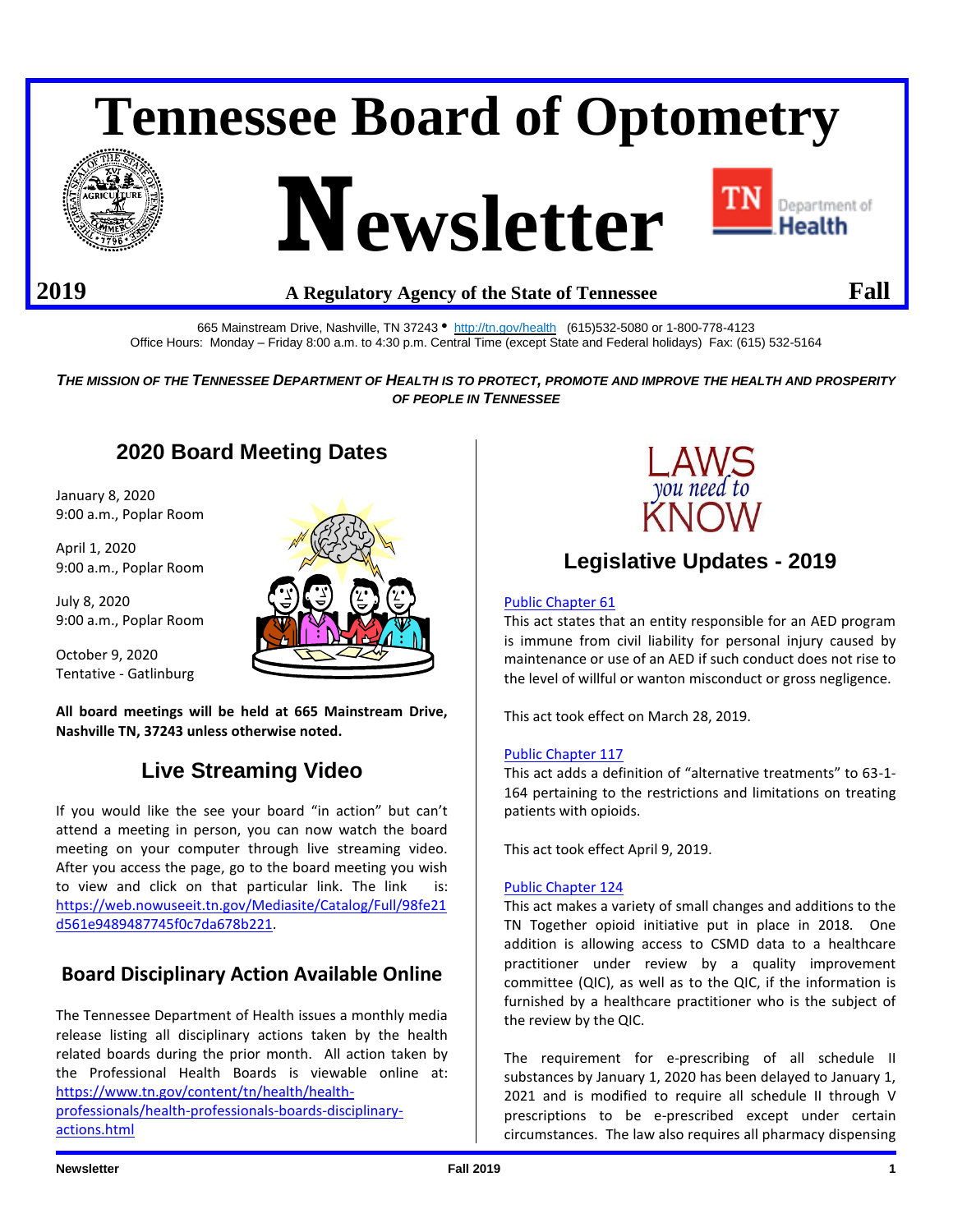software vendors operating in the state to update their systems to allow for partial filling of controlled substances. Definitions are given by this act to the terms palliative care, severe burn and major physical trauma. Along with its new definition, palliative care has now joined severe burn and major physical trauma as an exception to the opioid dosage limits otherwise required under TN Together.

An unintended consequence of last year's Public Chapter 1039 was on cough syrup. This act establishes that the law does not apply to opioids approved by the FDA to treat upper respiratory symptoms or cough, but limits such cough syrup to a 14 day supply.

Also changed from last year's act is the requirement to partial fill. Partial filling of opioids is now permissive.

Finally, the opioid limits have been simplified from the previous year's act. The twenty day supply and morphine milligram equivalent limit has been eliminated. Three day and ten day requirements remain the same. Instances such as more than minimally invasive surgery, which previously fell under the twenty day provision, now can be treated under the limits of the thirty day category.

This act took effect on April 9, 2019.

#### [Public Chapter 195](https://publications.tnsosfiles.com/acts/111/pub/pc0195.pdf)

The majority of this act pertains to boards governed by the Department of Commerce and Insurance. One small section applies to the health related boards. Currently, the health related boards have an expedited licensure process for military members and their spouses. Previously, a spouse of an active military member had to leave active employment to be eligible for this expedited process. This act removes that requirement. This section applies to all health related boards. The Commissioner of Health is permitted to promulgate rules, but rules are not needed to implement the act.

This act takes effect July 1, 2019.

#### [Public Chapter 229](https://publications.tnsosfiles.com/acts/111/pub/pc0229.pdf)

This act allows healthcare professionals to accept goods or services as payment in direct exchange of barter for healthcare services. Bartering is only permissible if the patient to whom services are provided is not covered by health insurance. All barters accepted by a healthcare professional must be submitted to the IRS annually. This act does not apply to healthcare services provided at a pain management clinic.

This act took effect April 30, 2019.

#### [Public Chapter 243](https://publications.tnsosfiles.com/acts/111/pub/pc0243.pdf)

This act mandates that an agency that requires a person applying for a license to engage in an occupation, trade, or profession in this state to take an examination must provide appropriate accommodations in accordance with the Americans with Disabilities Act (ADA). Any state agency that administers a required examination for licensure (except for examinations required by federal law) shall promulgate rules in regard to eligibility criteria. This legislation was introduced to assist individuals with dyslexia.

This act took effect May 2, 2019 for the purpose of promulgating rules, and for all other purposes, took effect July 1, 2020.

#### [Public Chapter 255](https://publications.tnsosfiles.com/acts/111/pub/pc0255.pdf)

The act permits a medical professional who has a current license to practice from another state, commonwealth territory, or the District of Columbia is exempt from the licensure requirements of such boards if: (1) the medical professional is a member of the armed forces; and (2) the medical professional is engaged in the practice of the medical profession listed in 68-1-101 through a partnership with the federal Innovative Readiness Training. The respective health boards may promulgate rules for implementation.

This act took effect April 18, 2019 for the purpose of promulgating rules, and for all other purposes, took effect July 1, 2019.

#### [Public Chapter 264](https://publications.tnsosfiles.com/acts/111/pub/pc0264.pdf)

This act permits the attorney general, reporter, and personnel to access confidential data from the Controlled Substance Monitoring Database upon request for the purposes of investigation or litigation of a civil action. Release of this information to other parties must be accompanied by an appropriate protective order. This bill was brought by the Office of the Attorney General.

This act took effect April 30, 2019.

#### [Public Chapter 327](https://publications.tnsosfiles.com/acts/111/pub/pc0327.pdf)

This act requires the Commissioner of Health, by January 1, 2020, to study instances when co-prescribing of naloxone with an opioid is beneficial and publish the results to each prescribing board and to the board of pharmacy. The findings shall be included in the chronic pain guidelines adopted by the Chronic Pain Guidelines Committee.

This act took effect May 8, 2019.

#### [Public Chapter 447](https://publications.tnsosfiles.com/acts/111/pub/pc0447.pdf)

This act permits law enforcement agencies to subpoena materials and documents pertaining to an investigation conducted by the Department of Health prior to formal disciplinary charges being filed against the provider. This bill was brought by the Tennessee Bureau of Investigation.

This act went into effect May 22, 2019.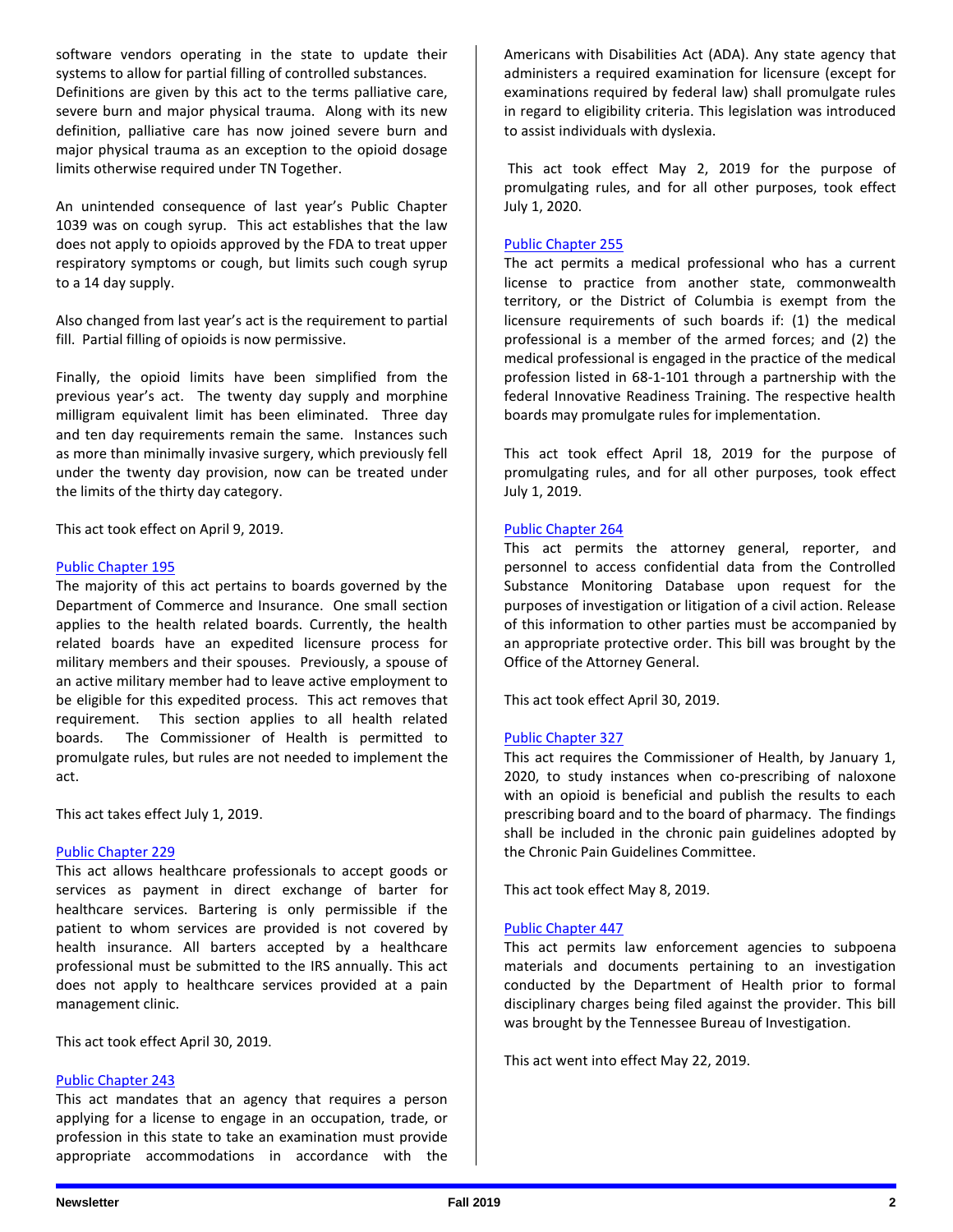## **Statistical Information Regarding Licensees** *As of September 30, 2019*

| <b>Profession</b> | <b>Total Number</b> | Last 12 Months |
|-------------------|---------------------|----------------|
| Optometrists      | 320                 |                |

## **Lapsed License Policy**

The Board of Optometry ("Board") recognizes that an individual may inadvertently allow his/her license to expire. However, applicable law prohibits an individual from working as an optometrist unless he/she has an active license. While the Board does not condone an individual working on an expired license, the Board recognizes that these inadvertent lapses can occur. As such, the Board has adopted the following procedures for reinstatement of an expired license.

- 1. Immediately upon recognition that his/her license has expired, the individual must cease practicing and contact the Board's administrative office to request a reinstatement application.
- 2. Upon receipt of the reinstatement application, the individual is to complete the application in its entirety, providing a detailed work history since the license expiration date. The application is to be signed, notarized, and returned to the Board's administrative office along with any additional information and all fees specified in the instructions. The individual must submit proof of documentation of continuing education requirements taken within the previous twelve (12) months.
- 3. Upon receipt of a completed reinstatement application, supporting documentation (including any required proof of continuing education), and the applicant's payment of all fees, the Board's administrator may reinstate a license which has been in an expired status for less than ninety (90) calendar days. Although the Board and administrative staff recognize the applicant's urgent interest in having his or her license reinstated, preferential treatment will not be given to these applicants. All applications are reviewed in the order in which they are received.
- 4. If the work history reflects that the individual has practiced in excess of ninety (90) calendar days, but less than six (6) months on an expired license, the Board will present to the licensee an Agreed Citation which specifies payment of a fine in the amount of \$100 per month for every month in which the individual has worked at least one day beyond the ninety (90) calendar day grace period. The individual's license will not be reinstated unless and until the Agreed Citation is executed by the licensee and payment of the fine remitted to the Board's administrative office.
- A. The licensee shall be notified that all Agreed Citations prepared in accordance with this policy shall be reportable on the Department of Health's website, its disciplinary action report issued in the month the action is taken, and to all appropriate federal databanks including the National Practitioner Data Bank.
- B. This remedy is only available to those optometrists who have practiced on a lapsed license for less than six (6) months from the date the license went into expired status.
- 5. If the licensee refuses to execute the Agreed Citation and/or remit the civil penalty described therein within sixty (60) days of the date the Agreed Citation is sent to the licensee, or if the licensee practiced on a lapsed license for six (6) months or longer, the licensee shall be referred to the Office of Investigations and Office of General Counsel for formal disciplinary action. Upon a proven violation, the minimum disciplinary action for this violation shall be:
	- A. A formal and reportable Reprimand on the license;
	- B. Assessment of civil penalties in an amount to exceed \$500 per month for every month in which the individual has worked at least one day beyond the ninety (90) calendar day grace period;
	- C. Assessment of costs associated with investigating and prosecuting the matter; and
	- D. Any and all other remedies the Board deems appropriate.
- 6. In the event the matter is referred to the Office of Investigations and Office of General Counsel for formal disciplinary action, the Board's administrative office shall be permitted to reinstate those applicants for whom they have received a completed reinstatement application, supporting documentation (including any required proof of continuing education), and the applicant's payment of all fees, subject to further action on the license as described in paragraph five (5) above. Though the Board's administrator may reinstate such a license upon approval from the Board's consultant, preferential treatment will not be given to these applicants. These applications will be reviewed in the order in which they are received. For those applicants who have declined an Agreed Citation, their application will be deemed received sixty (60) days from the date the Agreed Citation was sent.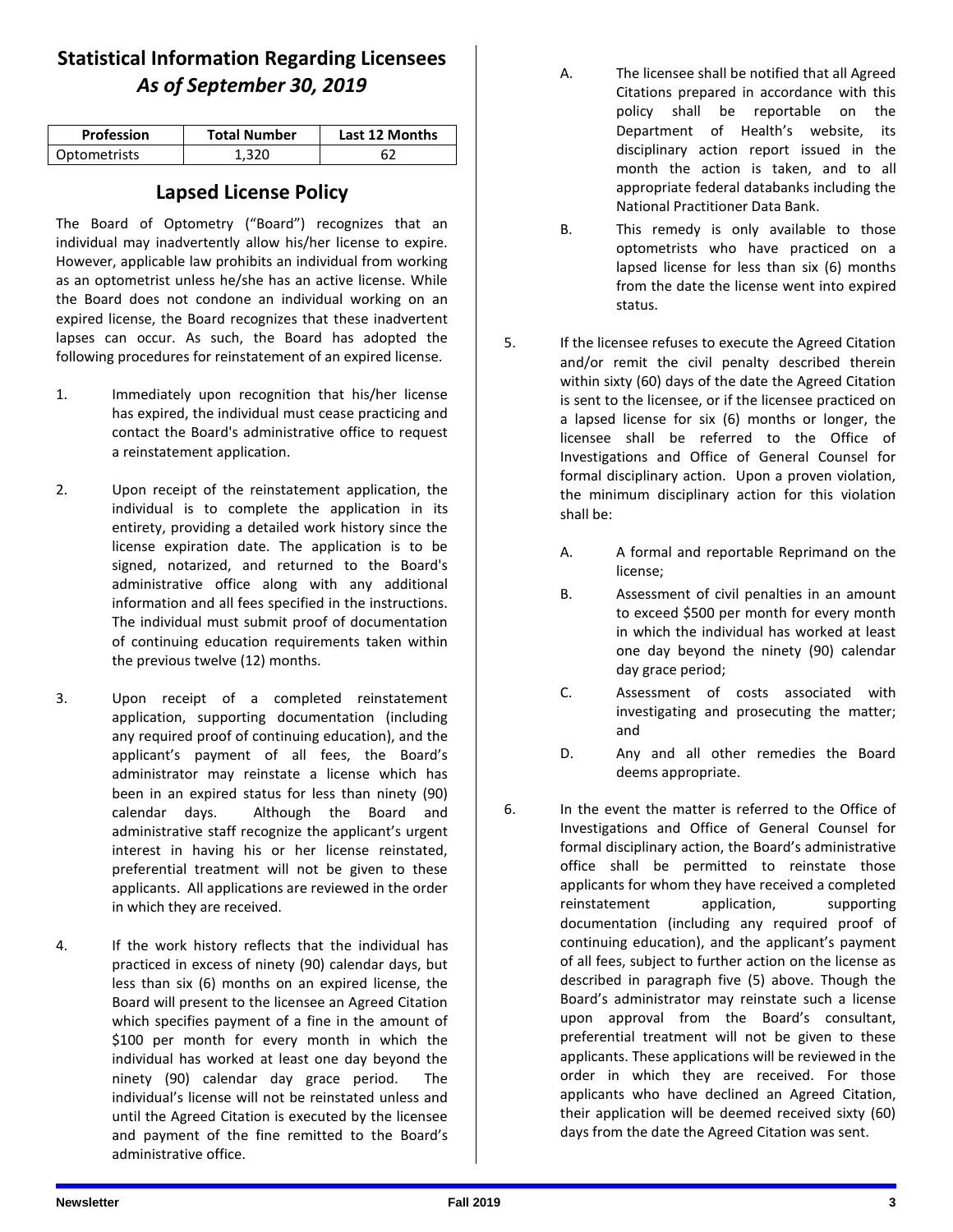

#### **RULE AMENDMENTS**

The Tennessee Board of Optometry has implemented changes to its Rules, summarized as follows:

The amendment to Rule 1045-02-.04 amends the website listed in this subsection to the updated online renewal website. This subsection formerly referred licensees to "www.tennesseeanytime.org," it will now refer them to [https://apps.tn.gov/hlrs](https://apps.tn.gov/hlrs.)

The amendment to Rule 1045-02-.05(1) changes total required continuing education hours from thirty (30) to forty (40). **Effective January 1, 2020, an Optometrist with a renewal date in the year 2020 and beyond must complete forty (40) hours of Board approved continuing education during the twenty-four (24) months that precede the licensure renewal month.**

The amendments to Rule 1045-02-.05(1)(a) and (c) consolidate subsections (a) and (c) into a single subsection, changing twenty (20) hours to twenty-five (25) hours, and change a continuing education requirement for therapeutically certified optometrists in ocular or systemic disease from twenty (20) to twenty five (25) hours.

The amendment to Rule 1045-02-.05(2)(c) removes an incorrect reference to one (1) hour classes regarding prescribing practices.

The amendment to Rule 1045-02-.05(2)(e)4 changes continuing education requirement for business management courses from six (6) to eight (8).

The amendment to Rule 1045-02-.05(2)(f)2 changes continuing education requirement for lecture type courses from twelve (12) to fifteen (15).

The full language of these and all Rules as well as other pertinent information can be found on the Board's website at: [https://www.tn.gov/health/health-program-areas/health](https://www.tn.gov/health/health-program-areas/health-professional-boards/opt-board.html)[professional-boards/opt-board.html](https://www.tn.gov/health/health-program-areas/health-professional-boards/opt-board.html)

## **Professional Privilege Tax**

TENN. CODE ANN. §67-4-1701, et seq., requires the payment of an annual professional privilege (occupation) tax. The law requires your licensing board to refuse to allow you to renew your professional license if you fail to pay your professional

privilege tax. **Note: The Board of Optometry does not assess this tax.** Upon receipt of certification from the Department of Revenue that a licensee is in arrears more than 90 days, the law requires that your ability to renew your license be held in abeyance until our office receives a written tax clearance from the Department of Revenue. Avoid any interruption in your ability to practice your profession by remitting your tax to the Department of Revenue in a timely fashion.

If you have moved out-of-state, but maintain a license, you are still responsible for paying the Professional Privilege Tax for applicable years. If your license is in "active" status as of June 1 of any applicable year, no matter if you live in Tennessee or out-of-state, you are required to pay the yearly professional privilege tax.

**Of note, those in the Optometry profession who held a license to practice on June 1, 2019, are required to pay the \$400 tax for the 2019 year. However, fifteen professions in the state of Tennessee - including Optometry - have been removed from this tax beginning June 1, 2020, and thereafter.** 

## **Electronic Applications**

Applying for initial licensure from your professional licensing board has become a bit easier. The Department of Health has made available an online application process that will allow all health care professionals to apply online for an initial license and complete (and update as necessary) a practitioner profile mandatory for certain professions. The process is user friendly and convenient and even allows you to pay for your initial application utilizing a credit card, debit card or echeck. You are also able to upload many of the documents required to complete your initial application! You may apply online at the following link:

<https://apps.tn.gov/hlrs/>

## **Retirement of License**

If you are not practicing in Tennessee and do not wish to renew your license, it is suggested you retire your license rather than have it fall into failed to renew status. A retirement form may be obtained at our website at:

[https://www.tn.gov/health/health-program-areas/health](https://www.tn.gov/health/health-program-areas/health-professional-boards/opt-board/opt-board/applications.html)[professional-boards/opt-board/opt-board/applications.html](https://www.tn.gov/health/health-program-areas/health-professional-boards/opt-board/opt-board/applications.html)

If you do not have access to the internet, you may request a retirement form be mailed to you.

**Note: you cannot retire an expired license.**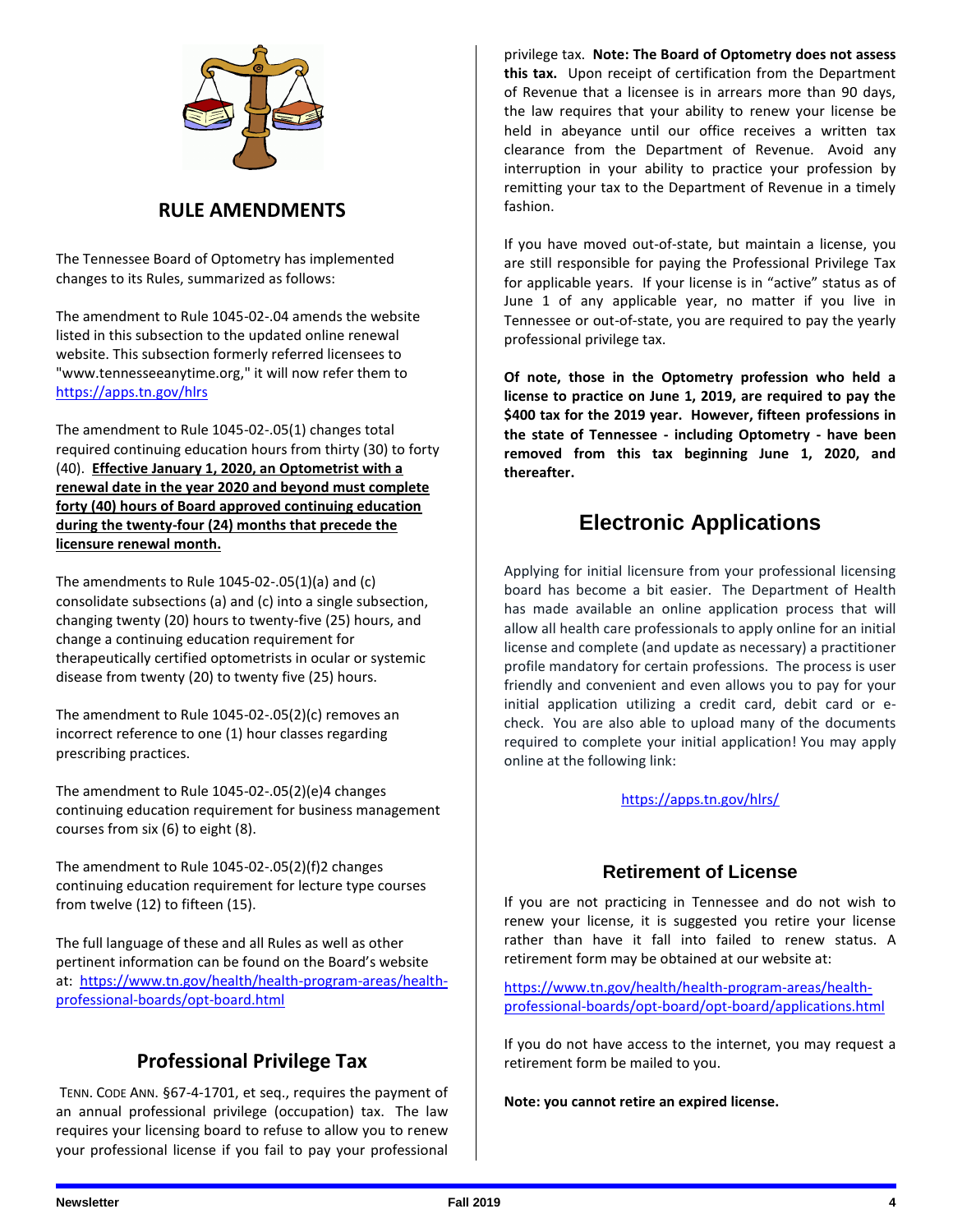## **Renew Your License Online**

Whether you receive a paper renewal form or not, you can still renew your license online. This is faster, more convenient, and you can use a credit card to pay the renewal fees. Just go to <https://apps.tn.gov/hlrs/> to renew your license. You may renew up to 45 days prior to the expiration date.

If you are a new user, you will need to first create an account. Then, you will need to onboard your license into your account and will then be able to renew electronically thereafter. *Licensees are responsible for renewing their licenses on time and keeping the Board apprised of current information. It is a violation of the law and of the Board's rules to practice on an expired license.*

**-Step 1: Login –** Enter your login credentials and follow any onscreen instructions for renewing.

**-Step 2**: **Update your Information -** Change your home and/or office address.

**-Step 3**: **Enter your renewal information -** Answer all necessary questions, as if you were completing your hardcopy form.

**-Step 4**: **Payment -** Enter your credit card information through the secure site and choose "submit".

If you have met all of the criteria necessary, your renewal certificate will be mailed to you in approximately two weeks. Updated license information will be available on the department's web site within two business days.

## **Practitioner Profile**

When you notify the board of an address or name change, please remember to update your practitioner profile online.

The Practitioner Profile can be found once you log into your account at this link:

<https://apps.tn.gov/hlrs/>





The Office of Investigations is responsible for receiving and processing all complaints for the licensure boards. To file a complaint, please contact the Office of Investigations directly at 1-800-852-2187 or visit our website where you may download and print out the complaint form, using this link:

[https://www.tn.gov/health/health-program-areas/health](https://www.tn.gov/health/health-program-areas/health-professional-boards/opt-board/opt-board/complaints.html)[professional-boards/opt-board/opt-board/complaints.html](https://www.tn.gov/health/health-program-areas/health-professional-boards/opt-board/opt-board/complaints.html)



## **Have you moved/changed your name?**

Updates must be reported to the board's office within 30 days! Information should include the following:

- your name and license number;
- your profession;

.

- your old address and phone number;
- your new address and phone number, e-mail address, and/or your fax number;
- your signature!
- If your name has changed due to marriage or divorce, you must send a copy of the document that made the change in status.

You may update this information once you log into your account at this link:

#### <https://apps.tn.gov/hlrs/>

While updating electronically is preferred, a form for the change of address/name can be found at:

[https://www.tn.gov/health/health-program-areas/health](https://www.tn.gov/health/health-program-areas/health-professional-boards/opt-board/opt-board/applications.html)[professional-boards/opt-board/opt-board/applications.html](https://www.tn.gov/health/health-program-areas/health-professional-boards/opt-board/opt-board/applications.html)

You may fax your change to the board's administrative office at (615) 532-5164 or by mail at: 665 Mainstream Drive, Nashville, TN 37243.